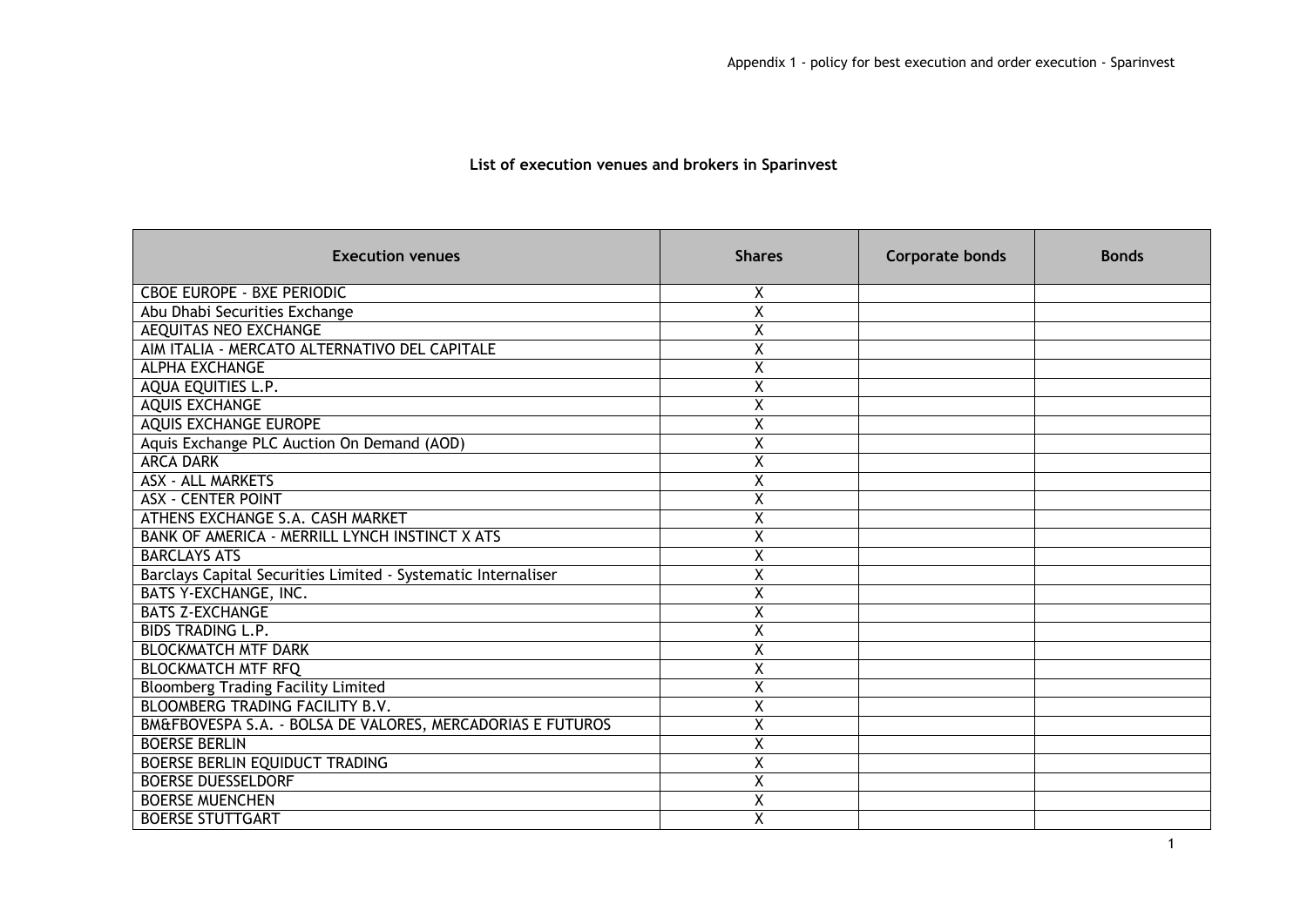| <b>Bolsa Institucional De Valores</b>              | X                       |  |
|----------------------------------------------------|-------------------------|--|
| <b>BOLSA DE MADRID</b>                             | $\overline{\mathsf{x}}$ |  |
| <b>BOLSA DE VALORES DE COLOMBIA</b>                | Χ                       |  |
| BOLSA MEXICANA DE VALORES (MEXICAN STOCK EXCHANGE) | $\overline{\mathsf{x}}$ |  |
| <b>BORSA ISTANBUL</b>                              | Χ                       |  |
| <b>BORSA ITALIANA</b>                              | X                       |  |
| <b>BORSA ITALIANA EQUITY MTF</b>                   | Χ                       |  |
| <b>BUDAPEST STOCK EXCHANGE</b>                     | X                       |  |
| <b>BURSA MALAYSIA</b>                              | Χ                       |  |
| <b>CANADIAN NATIONAL STOCK EXCHANGE</b>            | $\overline{\mathsf{x}}$ |  |
| <b>CBOE EUROPE - LIS SERVICE</b>                   | $\overline{\mathsf{x}}$ |  |
| <b>CBOE EUROPE - CXE DARK ORDER BOOK</b>           | $\overline{\mathsf{x}}$ |  |
| <b>CBOE EUROPE - CXE ORDER BOOKS</b>               | $\overline{\mathsf{x}}$ |  |
| CBOE EUROPE - REGULATED MARKET INTEGRATED BOOK     | $\overline{\mathsf{x}}$ |  |
| <b>CBOE EUROPE - BXE DARK ORDER BOOK</b>           | X                       |  |
| <b>CBOE EUROPE - BXE ORDER BOOKS</b>               | $\overline{\mathsf{x}}$ |  |
| CBOE Europe - BXE off-book                         | $\overline{\mathsf{x}}$ |  |
| <b>CBOE Europe - BXE Periodic</b>                  | Χ                       |  |
| CBOE Europe - DXE Order Books (NL)                 | X                       |  |
| <b>CBOE Europe - CXE Order Books</b>               | Χ                       |  |
| <b>CBOE Europe - CXE Dark Order Book</b>           | X                       |  |
| <b>CBOE BYX U.S. Equities Exchange</b>             | $\overline{\mathsf{x}}$ |  |
| CBOE BYX U.S. Equities Exchange Dark               | $\overline{\mathsf{x}}$ |  |
| CBOE BZX U.S. Equities Exchange                    | $\overline{\mathsf{x}}$ |  |
| CBOE BZX U.S. Equities Exchange Dark               | $\overline{\mathsf{x}}$ |  |
| <b>CBOE EDGX U.S. Equities Exchange Dark</b>       | $\overline{\mathsf{x}}$ |  |
| <b>CBOE EDGA U.S. Equities Exchange</b>            | $\overline{\mathsf{x}}$ |  |
| <b>CBOE EDGA U.S. Equities Exchange Dark</b>       | X                       |  |
| <b>CBOE EDGX U.S. Equities Exchange</b>            | Χ                       |  |
| <b>CHICAGO STOCK EXCHANGE, INC</b>                 | $\overline{\mathsf{x}}$ |  |
| <b>CHI-X AUSTRALIA</b>                             | Χ                       |  |
| <b>CHI-X AUSTRALIA MID-POINT VENUE</b>             | X                       |  |
| Chi-X Market Australia - Limit Venue               | X                       |  |
| Chi-X Australia Primary Peg (Nearpoint) Venue      | Χ                       |  |
| <b>CHI-X CANADA ATS</b>                            | Χ                       |  |
| <b>CHI-X JAPAN</b>                                 | $\overline{\mathsf{x}}$ |  |
| CHI-X MARKET AUSTRALIA - LIMIT VENUE               | $\overline{\mathsf{x}}$ |  |
| Citadel Connect Europe - Systematic Internaliser   | Χ                       |  |
| <b>CITI CROSS</b>                                  | $\overline{\mathsf{x}}$ |  |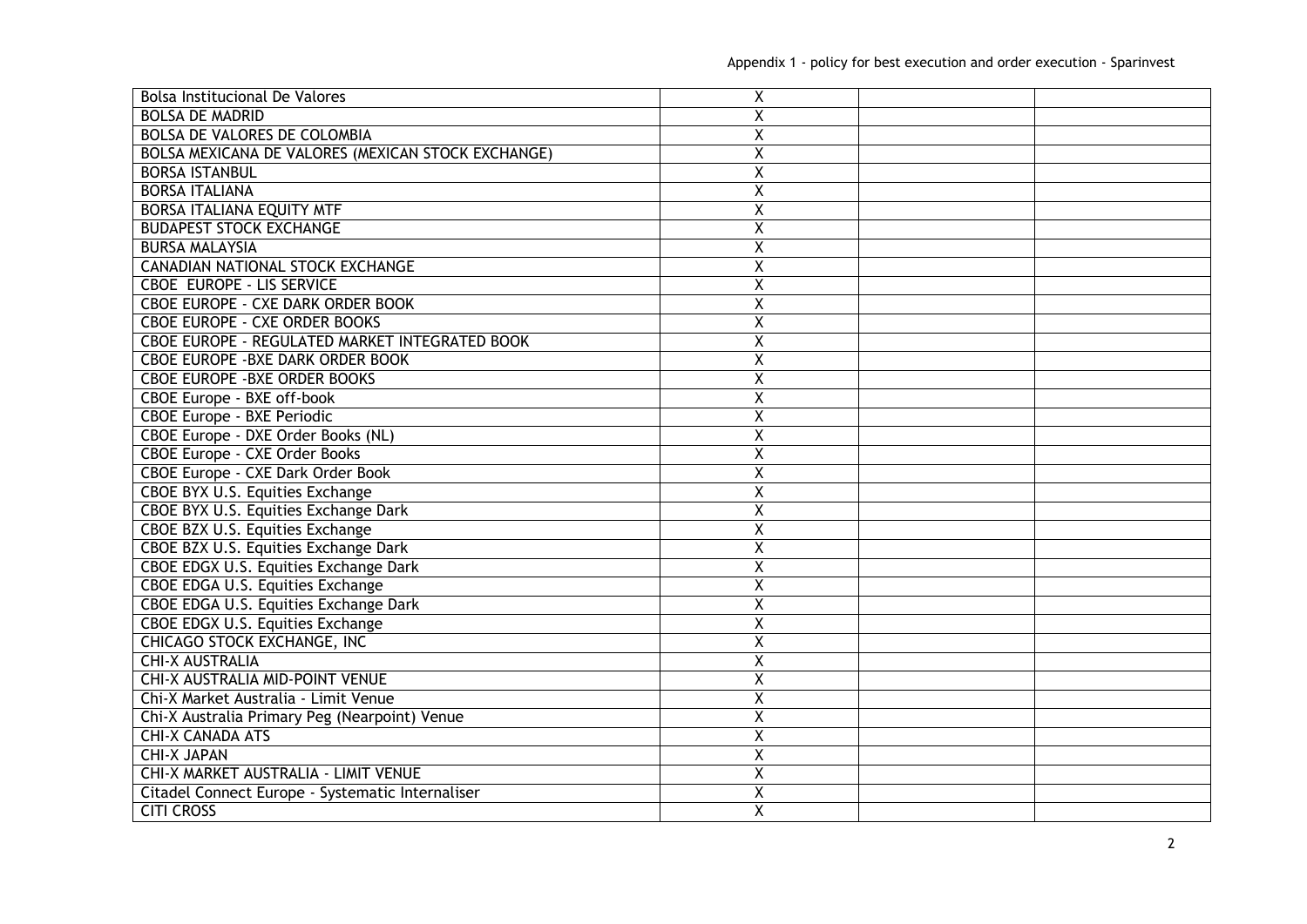| <b>CITI MATCH - JP</b>                                 | X                       |  |
|--------------------------------------------------------|-------------------------|--|
| <b>CODA MARKETS</b>                                    | $\overline{\mathsf{x}}$ |  |
| <b>CREDIT SUISSE AES CROSSFINDER</b>                   | $\overline{\mathsf{x}}$ |  |
| Credit Suisse Securities (Europe) Limited - Systematic | $\overline{\mathsf{x}}$ |  |
| <b>CROSSFINDER JAPAN</b>                               | Χ                       |  |
| CX2                                                    | Χ                       |  |
| <b>CYPRUS STOCK EXCHANGE</b>                           | Χ                       |  |
| Daiwa Drect                                            | X                       |  |
| <b>DEUTSCHE BANK SUPER X</b>                           | X                       |  |
| <b>DEUTSCHE BOERSE AG</b>                              | $\overline{\mathsf{x}}$ |  |
| <b>EDGA EXCHANGE</b>                                   | Χ                       |  |
| <b>EDGX EXCHANGE</b>                                   | $\overline{X}$          |  |
| <b>ELECTRONIC SHARE MARKET</b>                         | $\overline{\mathsf{x}}$ |  |
| <b>EURO MTF</b>                                        | Χ                       |  |
| Euronext Dublin                                        | $\overline{\mathsf{x}}$ |  |
| EURONEXT - EURONEXT AMSTERDAM                          | Χ                       |  |
| <b>EURONEXT - EURONEXT BRUSSELS</b>                    | $\overline{\mathsf{x}}$ |  |
| <b>EURONEXT - EURONEXT LISBON</b>                      | X                       |  |
| <b>EURONEXT - EURONEXT PARIS</b>                       | X                       |  |
| <b>EURONEXT ACCESS PARIS</b>                           | Χ                       |  |
| <b>EURONEXT BLOCK</b>                                  | X                       |  |
| <b>EURONEXT GROWTH BRUSSELS</b>                        | X                       |  |
| <b>EURONEXT GROWTH PARIS</b>                           | $\overline{\mathsf{x}}$ |  |
| <b>Fidelity Crossstream ATS</b>                        | $\overline{\mathsf{X}}$ |  |
| <b>FIRST NORTH SWEDEN</b>                              | $\overline{\mathsf{x}}$ |  |
| FIRST NORTH SWEDEN - NORDIC@MID                        | Χ                       |  |
| <b>FIRST NORTH SWEDEN - NORWAY</b>                     | $\overline{\mathsf{x}}$ |  |
| First North Sweden - Sme Growth Market                 | Χ                       |  |
| <b>FUKUOKA STOCK EXCHANGE</b>                          | $\overline{\mathsf{x}}$ |  |
| <b>GOLDMAN SACH MTF</b>                                | $\overline{\mathsf{x}}$ |  |
| HANSEATISCHE WERTPAPIERBOERSE HAMBURG                  | X                       |  |
| HONG KONG EXCHANGES AND CLEARING LTD                   | $\overline{\mathsf{x}}$ |  |
| Hrteu Limited - Systematic Internaliser                | Χ                       |  |
| <b>HUDSON RIVER TRADING</b>                            | Χ                       |  |
| Hudson River Trading - Systematic internaliser         | X                       |  |
| <b>INDONESIA STOCK EXCHANGE</b>                        | $\overline{\mathsf{x}}$ |  |
| <b>IEX Market</b>                                      | $\overline{X}$          |  |
| IMC - Systematic Internaliser                          | Χ                       |  |
| <b>INSTINET BLOCKCROSS ATS</b>                         | $\overline{\chi}$       |  |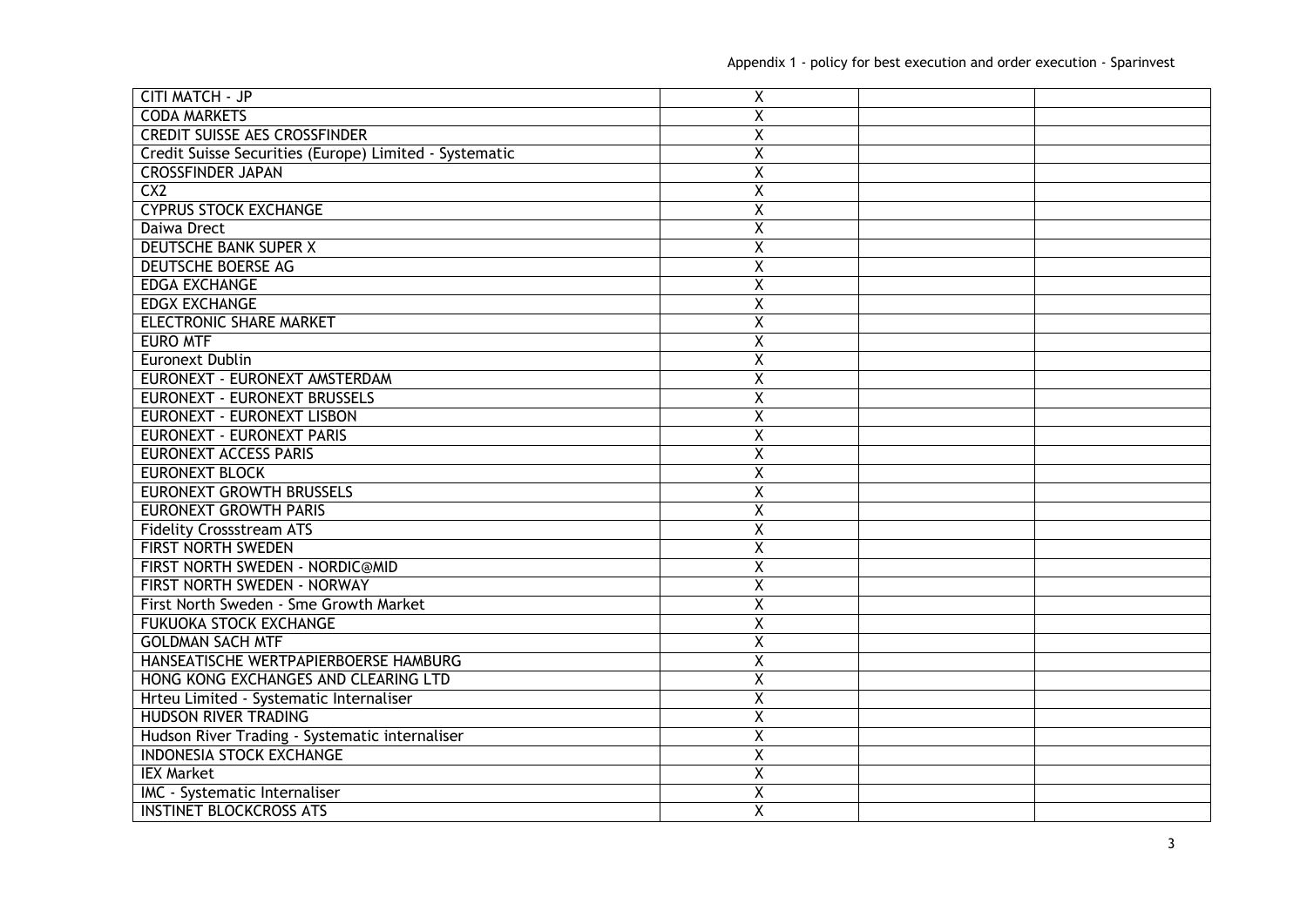| <b>INSTINET BLOCKCROSS ATS</b>                      | X                       |  |
|-----------------------------------------------------|-------------------------|--|
| Instinet BLX (AU)                                   | X                       |  |
| <b>INSTINET CANADA CROSS</b>                        | Χ                       |  |
| <b>INSTINET CBX (US)</b>                            | $\overline{\mathsf{x}}$ |  |
| <b>Instinet Desck Cross</b>                         | X                       |  |
| <b>INSTINET VWAP CROSS</b>                          | Χ                       |  |
| <b>IntelligentCross</b>                             | Χ                       |  |
| Intelligentcross Aspen Intelligent Bid/Offer        | χ                       |  |
| INTERNATIONAL SECURITIES EXCHANGE, LLC              | X                       |  |
| <b>INVESTORS EXCHANGE</b>                           | Χ                       |  |
| <b>Investors Exchange - Dark</b>                    | $\overline{\mathsf{X}}$ |  |
| IRISH STOCK EXCHANGE - ALL MARKET                   | Χ                       |  |
| <b>ITG - POSIT</b>                                  | $\overline{\mathsf{x}}$ |  |
| <b>JAKARTA NEGOTIATED BOARD</b>                     | Χ                       |  |
| Jane Street Financial Ltd - Systematic Internaliser | X                       |  |
| JEFFERIES INTERNATIONAL - SYSTEMATIC INTERNALISER   | $\overline{\mathsf{x}}$ |  |
| JOHANNESBURG STOCK EXCHANGE                         | $\overline{\mathsf{x}}$ |  |
| <b>JPMX</b>                                         | Χ                       |  |
| <b>JPSI</b>                                         | X                       |  |
| Jump Liquidity - Systematic internaliser            | Χ                       |  |
| Jump Trading Europe - Systematic Internaliser       | Χ                       |  |
| KAI-X                                               | X                       |  |
| <b>KNIGHT MATCH ATS</b>                             | $\overline{\mathsf{x}}$ |  |
| <b>KNIGHT CAPITAL MARKETS LLC</b>                   | $\overline{X}$          |  |
| <b>KOREA EXCHANGE (KOSDAQ)</b>                      | Χ                       |  |
| <b>KOREA EXCHANGE (STOCK MARKET)</b>                | $\overline{\mathsf{X}}$ |  |
| Level ATS                                           | $\overline{\mathsf{x}}$ |  |
| Lynx ATS                                            | Χ                       |  |
| <b>LIQUIDNET SYSTEMS</b>                            | $\overline{\mathsf{x}}$ |  |
| LIQUIDNET EU LIMITED EQUITY MTF                     | Χ                       |  |
| <b>LONDON STOCK EXCHANGE</b>                        | Χ                       |  |
| <b>LONDON STOCK EXCHANGE - AIM MTF</b>              | $\overline{\mathsf{x}}$ |  |
| <b>LONDON STOCK EXCHANGE - MTF</b>                  | Χ                       |  |
| LONG-TERM STOCK EXCHANGE, INC.                      | Χ                       |  |
| <b>LUXEMBOURG STOCK EXCHANGE</b>                    | X                       |  |
| <b>LYNX ATS</b>                                     | Χ                       |  |
| <b>MATCH NOW</b>                                    | $\overline{\mathsf{x}}$ |  |
| <b>MEMX LLC</b>                                     | Χ                       |  |
| MERCADO ALTERNATIVO BURSATIL                        | $\overline{X}$          |  |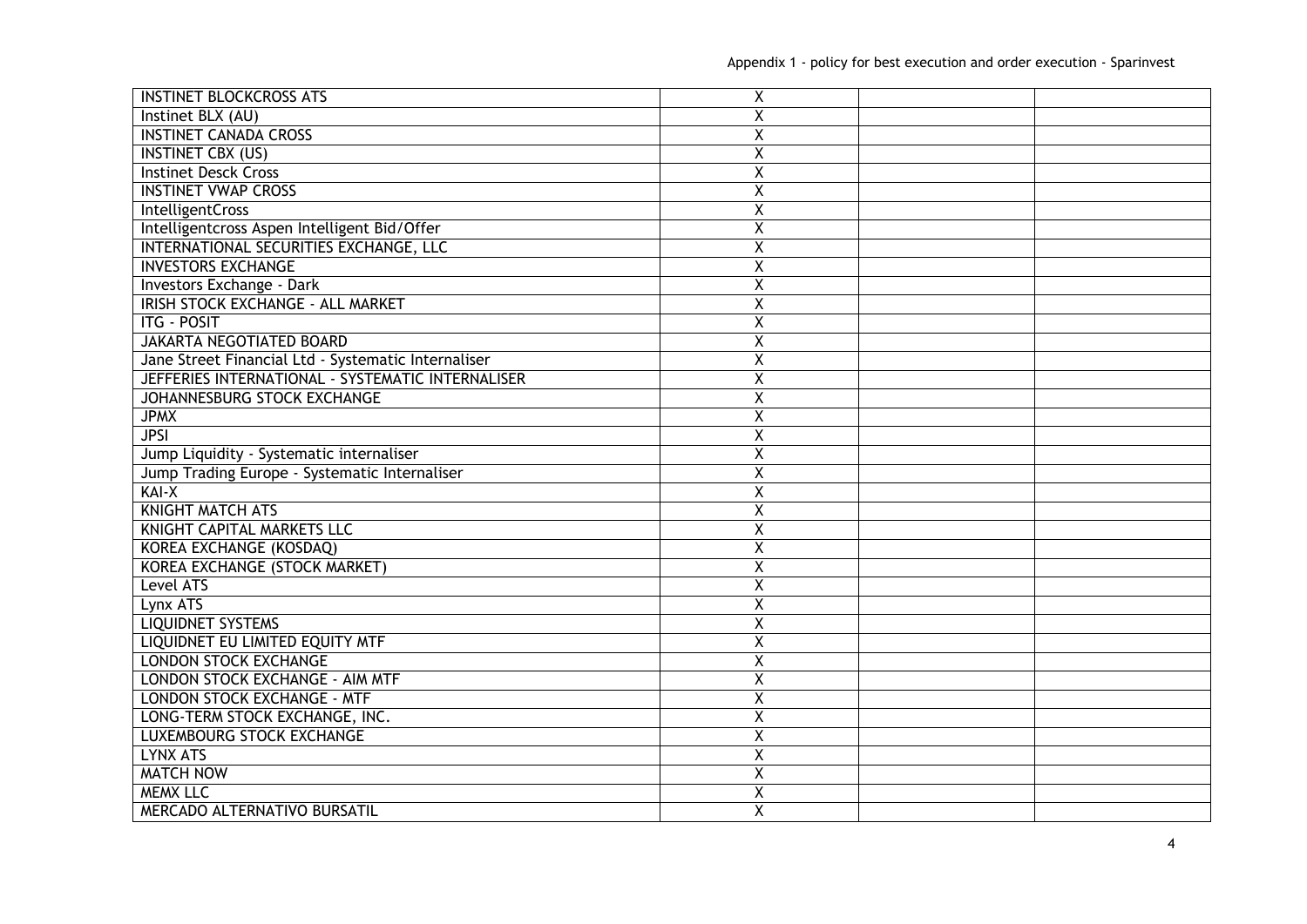| MERCADO CONTINUO ESPANOL - CONTINUOUS MARKET | X                       |  |
|----------------------------------------------|-------------------------|--|
| <b>MIAX PEARL EQUITIES</b>                   | X                       |  |
| <b>MIZUHO INTERNAL CROSSING</b>              | $\overline{\mathsf{x}}$ |  |
| <b>MS POOL</b>                               | $\overline{\mathsf{X}}$ |  |
| NAGOYA STOCK EXCHANGE                        | Χ                       |  |
| NASDAQ - ALL MARKETS                         | X                       |  |
| NASDAQ COPENHAGEN A/S                        | Χ                       |  |
| NASDAQ COPENHAGEN A/S - AUCTION ON DEMAND    | Χ                       |  |
| NASDAQ COPENHAGEN A/S - NORDIC@MID           | $\overline{\mathsf{x}}$ |  |
| <b>NASDAQ CXD</b>                            | $\overline{\mathsf{x}}$ |  |
| <b>NASDAQ HELSINKI LTD</b>                   | $\overline{\mathsf{x}}$ |  |
| NASDAQ HELSINKI LTD - AUCTION ON DEMAND      | $\overline{X}$          |  |
| NASDAQ HELSINKI LTD - NORDIC@MID             | $\overline{\mathsf{x}}$ |  |
| NASDAQ OMX BX                                | $\overline{\mathsf{x}}$ |  |
| NASDAQ OMX BX Dark                           | Χ                       |  |
| NASDAQ OMX PHLX                              | $\overline{\mathsf{x}}$ |  |
| NASDAQ OMX PSX                               | $\overline{\mathsf{x}}$ |  |
| Nasdaq Midpoint-ELO (M-ELO)                  | X                       |  |
| NASDAQ STOCKHOLM AB                          | $\overline{\mathsf{x}}$ |  |
| NASDAQ STOCKHOLM AB - AUCTION ON DEMAND      | Χ                       |  |
| NASDAQ STOCKHOLM AB - NORDIC@MID             | $\overline{\mathsf{x}}$ |  |
| NASDAQ/NGS (GLOBAL SELECT MARKET)            | Χ                       |  |
| NASDAQ/NMS (GLOBAL MARKET)                   | $\overline{\mathsf{x}}$ |  |
| NATIONAL FINANCIAL SERVICES, LLC             | $\overline{\mathsf{x}}$ |  |
| NATIONAL STOCK EXCHANGE OF INDIA             | $\overline{\mathsf{x}}$ |  |
| NATIONAL STOCK EXCHANGE, INC.                | $\overline{\mathsf{x}}$ |  |
| Neo Exchange - Neo-L (Market by order)       | $\overline{\mathsf{x}}$ |  |
| NEO EXCHANGE - NEO-D (DARK)                  | Χ                       |  |
| NEW YORK STOCK EXCHANGE, INC.                | $\overline{\mathsf{x}}$ |  |
| <b>NEW ZEALAND EXCHANGE LTD</b>              | Χ                       |  |
| <b>NEX EXCHANGE</b>                          | $\overline{\mathsf{x}}$ |  |
| NIEDERSAECHSISCHE BOERSE ZU HANNOVER         | $\overline{\mathsf{x}}$ |  |
| NOMURA SECURITIES CO LTD                     | $\overline{\mathsf{x}}$ |  |
| NSDQ Dark                                    | Χ                       |  |
| <b>NX JAPAN</b>                              | X                       |  |
| NX SELECT JAPAN                              | $\overline{\mathsf{x}}$ |  |
| <b>NX VWAP</b>                               | $\overline{\mathsf{x}}$ |  |
| <b>NYSE ARCA</b>                             | $\overline{X}$          |  |
| <b>NYSE MKT LLC</b>                          | $\overline{\mathsf{x}}$ |  |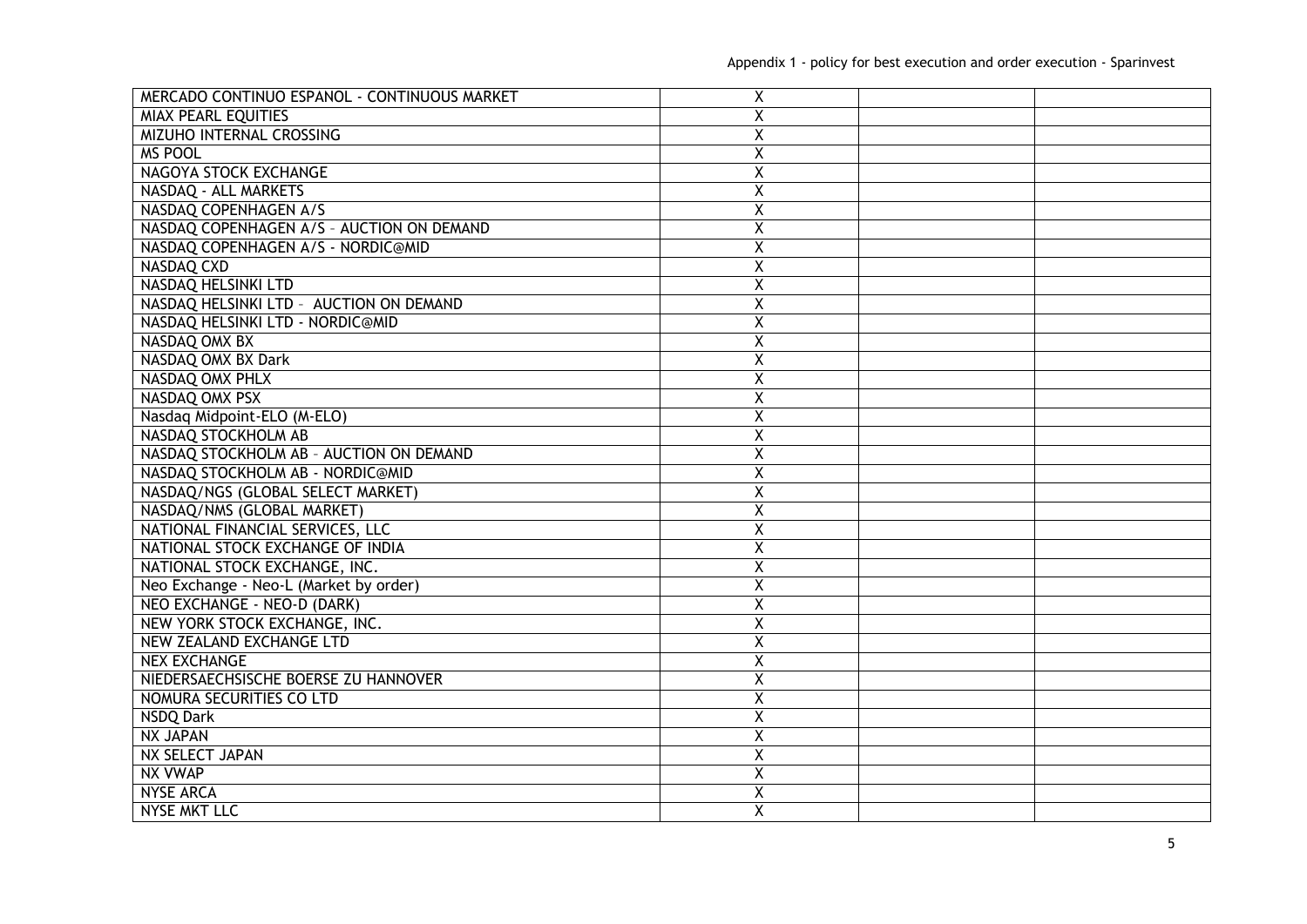| Off-Exchange Transactions - Listed Instruments               | X                       |  |
|--------------------------------------------------------------|-------------------------|--|
| <b>OMEGA ATS</b>                                             | $\overline{\mathsf{x}}$ |  |
| <b>OSLO BORS ASA</b>                                         | Χ                       |  |
| <b>OTC PINK MARKETPLACE</b>                                  | $\overline{\mathsf{x}}$ |  |
| <b>OTCBB</b>                                                 | Χ                       |  |
| <b>OTC MARKETS</b>                                           | X                       |  |
| PHILADELPHIA OPTIONS EXCHANGE                                | Χ                       |  |
| PHILIPPINE STOCK EXCHANGE, INC.                              | Χ                       |  |
| Posit                                                        | Χ                       |  |
| <b>POSIT - ASIA PACIFIC</b>                                  | $\overline{\mathsf{x}}$ |  |
| <b>Posit Auction</b>                                         | Χ                       |  |
| <b>POSIT DARK</b>                                            | $\overline{\mathsf{x}}$ |  |
| <b>PRAGUE STOCK EXCHANGE</b>                                 | $\overline{\mathsf{x}}$ |  |
| <b>PURE TRADING</b>                                          | $\overline{\mathsf{x}}$ |  |
| <b>QATAR EXCHANGE</b>                                        | Χ                       |  |
| SANTIAGO STOCK EXCHANGE                                      | $\overline{\mathsf{x}}$ |  |
| SAPPORO SECURITIES EXCHANGE                                  | $\overline{\mathsf{x}}$ |  |
| SBI JAPANNEXT-J-MARKET                                       | X                       |  |
| SHANGHAI STOCK EXCHANGE - SHANGHAI - HONG KONG STOCK CONNECT | Χ                       |  |
| SHENZHEN STOCK EXCHANGE - SHENZHEN - HONG KONG STOCK CONNECT | $\overline{\mathsf{x}}$ |  |
| Sigma X Australia                                            | Χ                       |  |
| <b>SIGMA X JAPAN</b>                                         | $\overline{\mathsf{x}}$ |  |
| <b>SIGMA X MTF</b>                                           | $\overline{\mathsf{x}}$ |  |
| SIGMA X MTF - AUCTION BOOK                                   | $\overline{\mathsf{x}}$ |  |
| SIGMA X2                                                     | $\overline{\mathsf{x}}$ |  |
| <b>SINGAPORE EXCHANGE</b>                                    | $\overline{\mathsf{x}}$ |  |
| <b>SIX SWISS EXCHANGE</b>                                    | $\overline{\mathsf{x}}$ |  |
| SIX SWISS EXCHANGE - BLUE CHIPS SEGMENT                      | X                       |  |
| SIX SWISS EXCHANGE - SIX SWISS EXCHANGE AT MIDPOINT          | Χ                       |  |
| <b>SPOT REGULATED MARKET - BVB</b>                           | $\overline{\mathsf{x}}$ |  |
| SSW Market Making - Systematic Internaliser                  | X                       |  |
| <b>STOCK EXCHANGE OF THAILAND</b>                            | Χ                       |  |
| <b>TAIPEI EXCHANGE</b>                                       | Χ                       |  |
| TAIWAN STOCK EXCHANGE                                        | Χ                       |  |
| Tel Aviv Stock Exchange                                      | X                       |  |
| <b>TOKYO STOCK EXCHANGE</b>                                  | $\overline{\mathsf{x}}$ |  |
| <b>TOKYO STOCK EXCHANGE - TOSTNET-1</b>                      | $\overline{\mathsf{x}}$ |  |
| <b>TOKYO STOCK EXCHANGE JASDAQ</b>                           | Χ                       |  |
| <b>TORONTO STOCK EXCHANGE</b>                                | $\overline{\mathsf{x}}$ |  |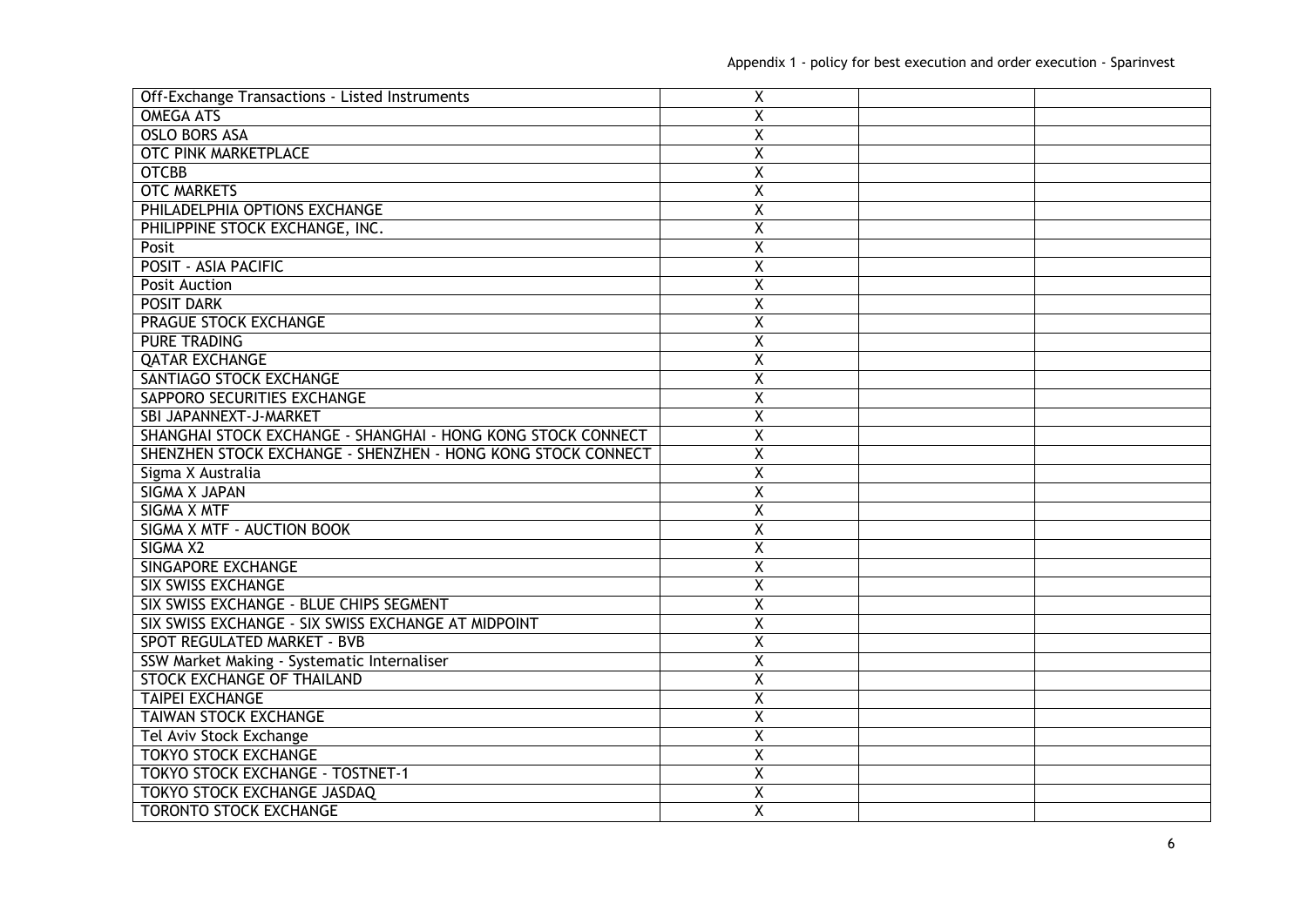| Tower Research Capital Europe Ltd                         | Χ |                         |   |
|-----------------------------------------------------------|---|-------------------------|---|
| <b>TRADEGATE EXCHANGE</b>                                 | Χ |                         |   |
| <b>TSX VENTURE EXCHANGE</b>                               | Χ |                         |   |
| <b>TSX VENTURE EXCHANGE - NEX</b>                         | Χ |                         |   |
| <b>TURQUOISE</b>                                          | Χ |                         |   |
| <b>Turquoise Lit Auctions</b>                             | Χ |                         |   |
| <b>Turquoise Plato</b>                                    | Χ |                         |   |
| TURQUOISE DARK / PLATO BLOCK DISCOVERY                    | Χ |                         |   |
| <b>UBS ATS</b>                                            | Χ |                         |   |
| <b>UBS MTF</b>                                            |   |                         |   |
| UBS PIN (UBS PRICE IMPROVEMENT NETWORK)                   | Χ |                         |   |
| UNITED STOCK EXCHANGE                                     | Χ |                         |   |
| Virtu Matchlt - Main Crossing Session                     | Χ |                         |   |
| VIRTU MATCHIT - CONDITIONAL ROOM                          | Χ |                         |   |
| Virtu Financial Ireland Limited - Systematic Internaliser | Χ |                         |   |
| WARSAW STOCK EXCHANGE/EQUITIES/MAIN MARKET                | Χ |                         |   |
| <b>WIENER BOERSE AG</b>                                   | Χ |                         |   |
| WIENER BOERSE AG AMTLICHER HANDEL (OFFICIAL MARKET)       | Χ |                         |   |
| WINTERFLOOD SECURITIES LIMITED - MANUAL TRADING           | Χ |                         |   |
| <b>XETRA</b>                                              | Χ |                         |   |
| XETRA - REGULIERTER MARKT                                 | Χ |                         |   |
| <b>XETRA - FREIVERKEHR</b>                                | Χ |                         |   |
| <b>XETRA - SCALE</b>                                      | Χ |                         |   |
| <b>XTX MARKETS</b>                                        | Χ |                         |   |
| BLOOMBERG LIQUIDITY PLATFORM                              |   | Χ                       | X |
| <b>MARKETAXESS</b>                                        |   | $\overline{\mathsf{x}}$ |   |
| <b>BOND PORT</b>                                          |   | $\overline{\mathsf{x}}$ |   |
| <b>LIQUIDNET</b>                                          | X | X                       |   |

| <b>Brokers</b>                              | <b>Shares</b> | Units in collective<br>investment undertakings | Corporate bonds | <b>Bonds</b> | Currency |
|---------------------------------------------|---------------|------------------------------------------------|-----------------|--------------|----------|
| BI Asset Management Fondsmæglerselskab A/S  |               |                                                |                 |              |          |
| Banque et Caisse d'Epargne de l'Etat (BCEE) |               |                                                |                 |              |          |
| <b>BOFA Securities Europe SA</b>            |               |                                                |                 |              |          |
| Danske Bank A/S                             |               |                                                |                 |              |          |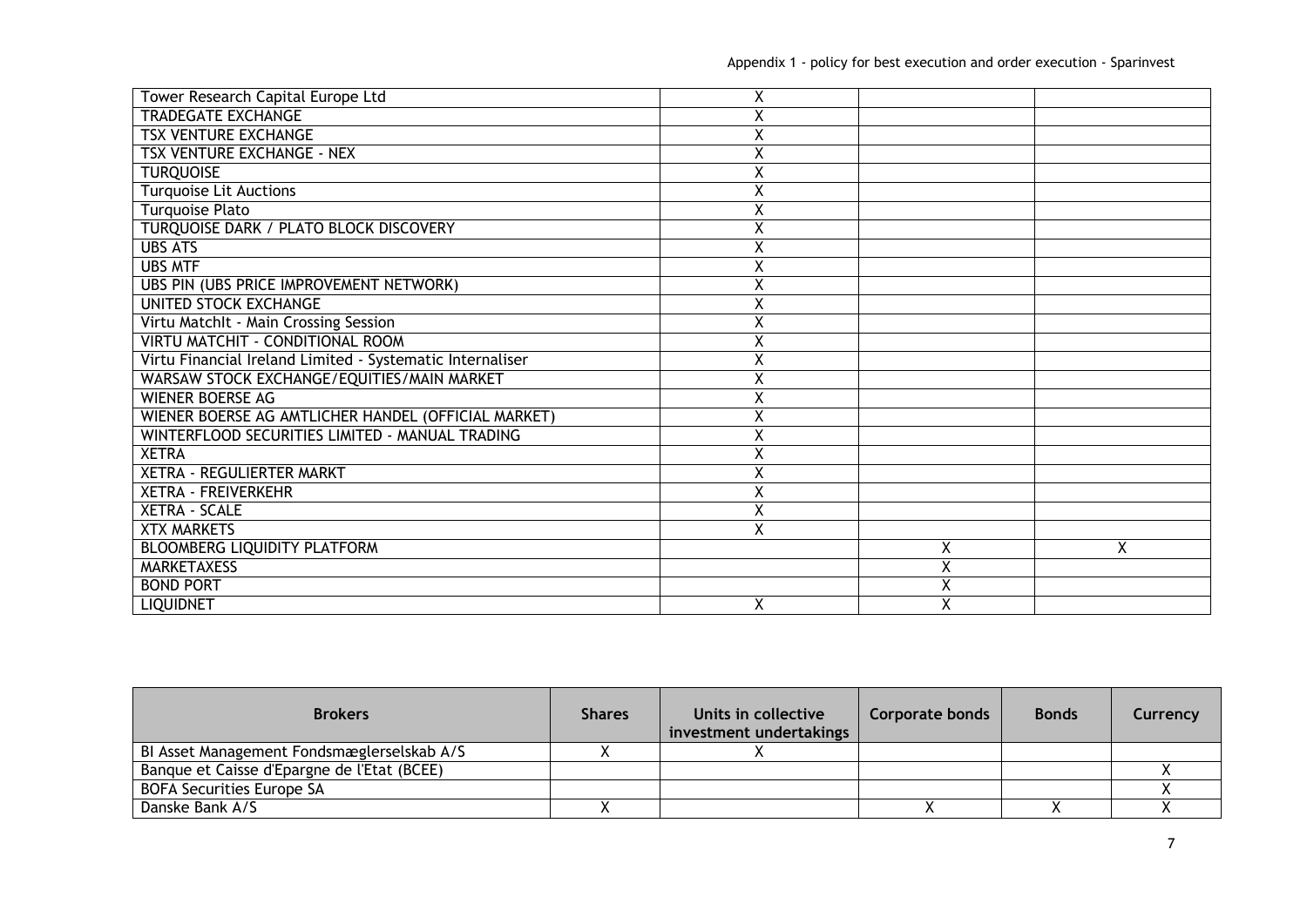| Deutsche Bank AG                                        | $\overline{\mathsf{X}}$ |   | $\overline{X}$          | $\overline{\mathsf{X}}$ |                |
|---------------------------------------------------------|-------------------------|---|-------------------------|-------------------------|----------------|
| Credit Suisse Securities (Europe) Ltd.                  |                         |   | X                       | X                       |                |
| <b>Credit Suisse International</b>                      |                         |   |                         |                         | $\overline{X}$ |
|                                                         |                         |   |                         |                         |                |
| Instinet Germany GmbH                                   | χ                       |   |                         |                         |                |
| Virtu ITG Europe Limited                                | $\overline{\mathsf{X}}$ | Χ |                         |                         |                |
| Jefferies International Limited                         | $\overline{\chi}$       |   |                         |                         |                |
| Jefferies GmbH                                          | $\pmb{\mathsf{X}}$      |   | X                       |                         |                |
| J.P. Morgan Securities PLC                              | Χ                       |   | Χ                       | X                       |                |
| J.P. Morgan Markets Limited                             |                         |   | $\overline{\mathsf{x}}$ |                         |                |
| J.P. Morgan AG                                          |                         |   | $\overline{\mathsf{x}}$ |                         |                |
| Jyske Bank A/S                                          | X                       | χ | $\overline{X}$          | X                       | X              |
| Kepler Cheuvreux SA.                                    | $\overline{\mathsf{X}}$ |   |                         |                         |                |
| <b>Liquidnet EU Limited</b>                             | $\overline{\mathsf{x}}$ |   | $\overline{X}$          |                         |                |
|                                                         |                         |   |                         |                         |                |
| Macquarie Capital (Ireland) Designated Activity Company | X                       | χ |                         |                         |                |
| Nordea Bank AB (publ)                                   | $\overline{X}$          |   | $\overline{\mathsf{x}}$ | Χ                       |                |
| Nykredit Bank A/S                                       |                         | Χ | $\overline{X}$          | X                       |                |
| <b>RBC Europe Limited</b>                               | Χ                       | Χ | Χ                       |                         |                |
| RBC Capital Markets (Europe) GmbH                       | $\overline{\mathsf{x}}$ | Χ | $\overline{\mathsf{x}}$ |                         |                |
| Skandinaviska Enskilda Banken AB (SEB)                  | $\overline{\mathsf{X}}$ |   | Χ                       | X                       |                |
| The Bank of New York Mellon SA/NV                       |                         |   |                         |                         | Χ              |
| Sydbank A/S                                             |                         |   |                         | $\overline{X}$          |                |
| Spar Nord Bank A/S                                      |                         |   |                         | $\overline{\mathsf{x}}$ |                |
| <b>BNP Paribas SA</b>                                   |                         |   | X                       | $\overline{\mathsf{x}}$ |                |
| <b>HSBC Bank PLC</b>                                    | $\overline{\mathsf{x}}$ |   | $\overline{\mathsf{X}}$ | $\overline{\mathsf{X}}$ |                |
| Societe Generale SA                                     |                         |   | $\overline{\mathsf{X}}$ | $\overline{\mathsf{x}}$ |                |
| <b>UBS Ltd</b>                                          | $\pmb{\mathsf{X}}$      |   | $\overline{\mathsf{X}}$ | $\overline{\mathsf{x}}$ |                |
| <b>UBS Europe SE</b>                                    | $\overline{\chi}$       | Χ | $\overline{\mathsf{x}}$ | $\overline{\mathsf{X}}$ |                |
| Stifel Nicolaus Europe Ltd.                             |                         |   | $\overline{X}$          |                         |                |
| UniCredit Bank AG                                       |                         |   | $\overline{X}$          |                         |                |
| SpareBank 1 SMN                                         |                         |   | $\overline{\mathsf{x}}$ |                         |                |
| <b>Pareto Securities AS</b>                             |                         |   | $\overline{\mathsf{x}}$ |                         |                |
| <b>Goldman Sachs International</b>                      | $\overline{X}$          |   | $\overline{\mathsf{x}}$ |                         |                |
| Citigroup Global Markets Ltd.                           |                         |   | $\overline{\mathsf{x}}$ |                         |                |
| Citigroup Global Markets Europe AG                      |                         |   | $\overline{X}$          |                         |                |
| Morgan Stanley & Co. Intl. PLC                          |                         |   | $\overline{\mathsf{x}}$ |                         |                |
| Bank of America Merrill Lynch                           |                         |   | $\overline{\mathsf{X}}$ |                         |                |
| Barclays Capital Services Ltd.                          |                         |   | $\overline{X}$          |                         |                |